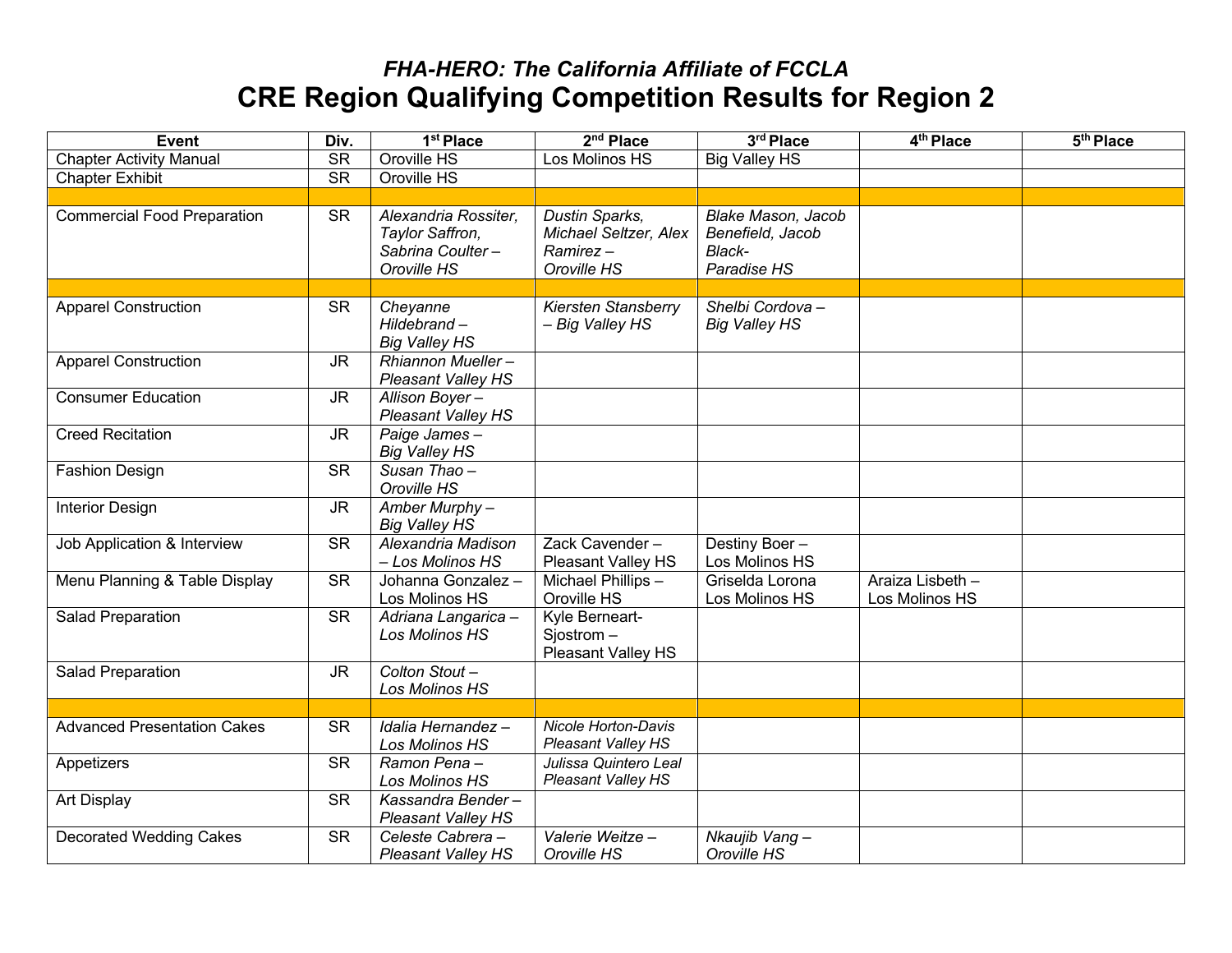| <b>Event</b>                       | Div.                   | 1 <sup>st</sup> Place                                                   | 2 <sup>nd</sup> Place                                            | 3rd Place                                                                                  | 4 <sup>th</sup> Place                                                   | $\overline{5^{th}}$ Place                      |
|------------------------------------|------------------------|-------------------------------------------------------------------------|------------------------------------------------------------------|--------------------------------------------------------------------------------------------|-------------------------------------------------------------------------|------------------------------------------------|
| <b>Chapter Activity Manual</b>     | <b>SR</b>              | New San Juan FHA                                                        | <b>Bret Harte HS</b>                                             | Oak Ridge HS                                                                               | San Juan HERO                                                           | Cordova HS                                     |
|                                    |                        |                                                                         |                                                                  |                                                                                            |                                                                         |                                                |
| <b>Commercial Food Preparation</b> | <b>SR</b>              | Caroline Vega<br>Evialina Lutsyk<br>Irina Gayduckik<br>New San Juan FHA | Dana Smal<br>Olga Pinchuk<br>Deana Gayduckik<br>New San Juan FHA | <b>Manuel Shute</b><br><b>Christian Avalos</b><br>Flores<br>Hanna Haas<br>New San Juan FHA | <b>Marcus Thackston</b><br>Abigail Menzel<br>Jacob Johson<br>Cordova HS |                                                |
|                                    |                        |                                                                         |                                                                  |                                                                                            |                                                                         |                                                |
| <b>Apparel Construction</b>        | <b>SR</b>              | Isabella Dixon-<br>Cordova HS                                           |                                                                  |                                                                                            |                                                                         |                                                |
| <b>Fashion Design</b>              | <b>SR</b>              | Katherine Gianelli-<br><b>Bret Harte HS</b>                             |                                                                  |                                                                                            |                                                                         |                                                |
| Job Application & Interview        | $\overline{\text{SR}}$ | Kala Bray-Oak Ridge<br>HS                                               |                                                                  |                                                                                            |                                                                         |                                                |
| Menu Planning & Table Display      | <b>SR</b>              | <b>Brooke Fuller-Bret</b><br>Harte HS                                   | Ilona Gritsko-New<br>San Juan FHA                                | Bevyn Cassidy-Oak<br>Ridge HS                                                              | Ana Montoya-San<br>Juan HERO                                            | <b>Amber Smith-Bret</b><br>Harte HS            |
| <b>Prepared Speech</b>             | <b>SR</b>              | Emma Brown-Bret<br>Harte HS                                             |                                                                  |                                                                                            |                                                                         |                                                |
| Salad Preparation                  | <b>SR</b>              | LaShaye Robinson-<br>Cordova HS                                         | Mariel Baconowa-<br>Cordova                                      | Marcella<br>Rocharosario-<br>Cordova HS                                                    | Myranda Garza-New<br>San Juan FHA                                       | <b>Christian Pedrick-</b><br><b>Bret Harte</b> |
|                                    |                        |                                                                         |                                                                  |                                                                                            |                                                                         |                                                |
| <b>Advanced Presentation Cakes</b> | <b>SR</b>              | Ruslana Shesteryna<br>San Juan HERO                                     | Daniele Williams-<br>San Juan HERO                               | <b>Hailey Dagsher-</b><br>San Juan HERO                                                    | Suwelly Soh-<br>Cordova HS                                              | Christina Hardy-<br>San Juan HERO              |
| Appetizers                         | <b>SR</b>              | Adayanel Ortega Perez<br>New San Juan FHA                               | Kaitlyn Hess-<br>Cordova HS                                      | Anita Buraga-<br>New San Juan FHA                                                          | Daisy Cruz Garcia<br>New San Juan FHA                                   | Jonathen Henderson<br>New San Juan FHA         |
| Art Display                        | <b>SR</b>              | Charity Barclay-<br>San Juan HERO                                       | Deshon Herron-<br>San Juan HERO                                  | Lyubov Vasilenko-<br>San Juan HERO                                                         | <b>Wendy Ascencion-</b><br>Sa Juan HERO                                 |                                                |
| <b>Decorated Wedding Cakes</b>     | $\overline{\text{SR}}$ | Mishelle Eberhard-<br>Oak Ridge HS                                      | Elisa Howell-<br>San Juan HERO                                   | Nadiya Ryshchak-<br>San Juan HERO                                                          | Morganne Rice-<br>San Juan HERO                                         | <b>Taylor Sanders-</b><br>San Juan HERO        |
| Patisserie                         | <b>SR</b>              | Corinne Assenza-<br>San Juan HERO                                       | Katherine Gardner-<br>San Juan HERO                              |                                                                                            |                                                                         |                                                |
| <b>Tortes</b>                      | $\overline{\text{SR}}$ | Miguel Barajas-<br>San Juan HERO                                        | Shayal Deo-<br>Cordova HS                                        | Mikala Maze-<br>Cordova HS                                                                 |                                                                         |                                                |
| Best of Show                       | <b>SR</b>              | Mishelle Eberhard-<br>Oak Ridge HS                                      |                                                                  |                                                                                            |                                                                         |                                                |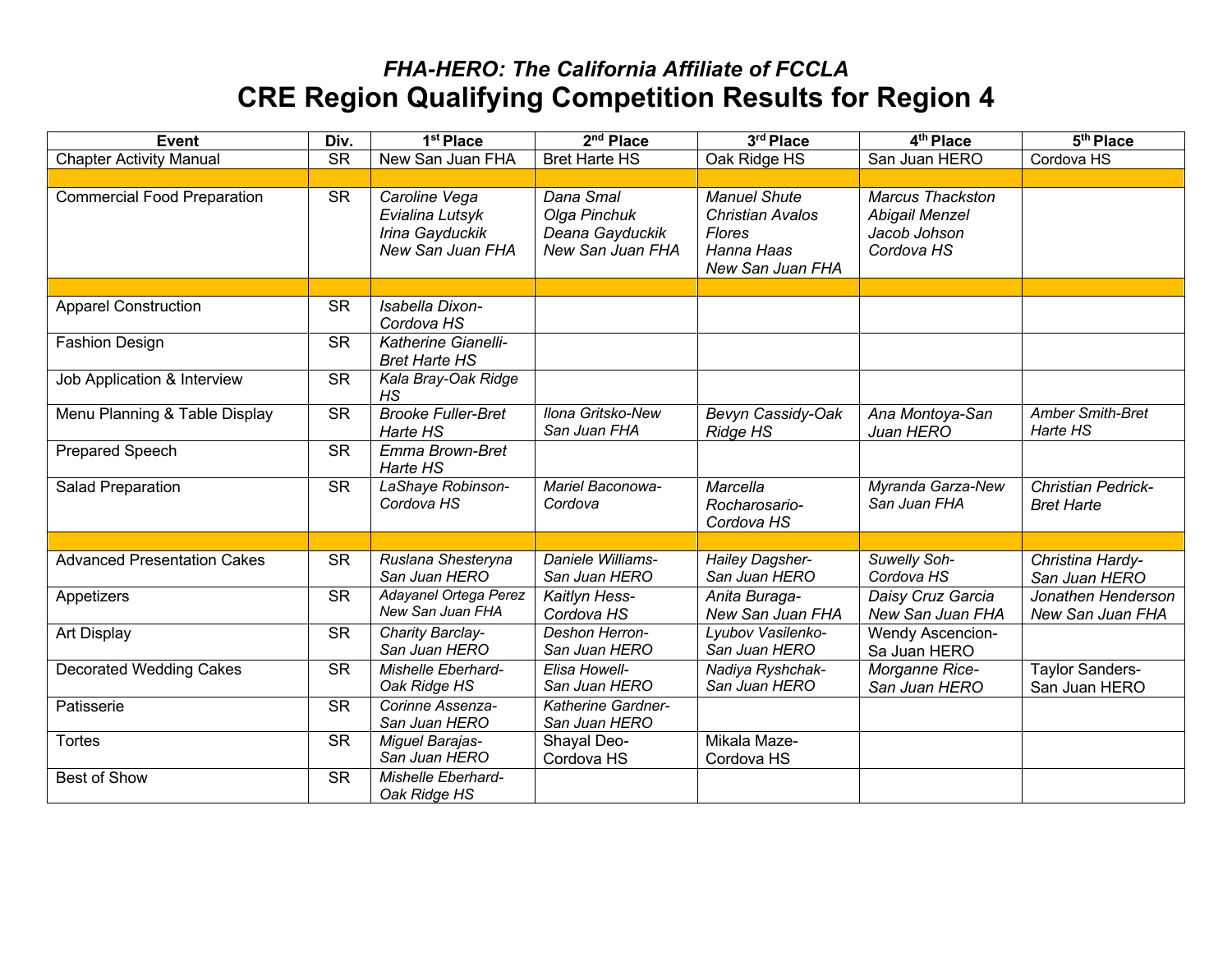| <b>Event</b>                      | Div.                              | 1 <sup>st</sup> Place                                                                       | 2 <sup>nd</sup> Place                                                                          | 3rd Place                                                                | $4th$ Place                                            | 5 <sup>th</sup> Place                               |
|-----------------------------------|-----------------------------------|---------------------------------------------------------------------------------------------|------------------------------------------------------------------------------------------------|--------------------------------------------------------------------------|--------------------------------------------------------|-----------------------------------------------------|
| <b>Chapter Activity Manual</b>    | $\overline{\text{SR}}$            | <b>Westmoor HS</b>                                                                          | <b>Mills HS</b>                                                                                |                                                                          |                                                        |                                                     |
| <b>Chapter Exhibit</b>            | $\overline{\text{SR}}$            | Lompoc HS                                                                                   |                                                                                                |                                                                          |                                                        |                                                     |
|                                   |                                   |                                                                                             |                                                                                                |                                                                          |                                                        |                                                     |
| Commercial Food Preparation       | <b>SR</b>                         | Nancy Orozco,<br>Isabel Torres, Alisi<br>Alofaki, Alt: Sitamipa<br>Alofaki<br>Mt. Diablo HS | Marilee Williams,<br>Anne-Marie Melena,<br>Yordi Morales,<br>Alt:Christina Call<br><b>CSDF</b> | Alysha Wallace, Joi<br>Strickland, Jonathan<br>Jiang<br><b>Wilcox HS</b> | Havens Ratchye,<br>Sabrina Kinney<br>Menlo-Atherton HS | Terry Dulay,<br>Monique Schmitz<br><b>Wilcox HS</b> |
|                                   |                                   |                                                                                             |                                                                                                |                                                                          |                                                        |                                                     |
| <b>Apparel Construction</b>       | <b>SR</b>                         | Sara Nygaard<br>San Luis Obispo HS                                                          | <b>Courtney Pittam</b><br>San Luis Obispo HS                                                   |                                                                          |                                                        |                                                     |
| <b>Apparel Construction</b>       | $\overline{\mathsf{J}\mathsf{R}}$ | Calista Huynh<br><b>Wilcox HS</b>                                                           |                                                                                                |                                                                          |                                                        |                                                     |
| <b>Child Development</b>          | $\overline{\text{SR}}$            | <b>Noran Rahim</b><br>San Luis Obispo HS                                                    |                                                                                                |                                                                          |                                                        |                                                     |
| Energy & Resource Conservation    | <b>SR</b>                         | Elizabeth Ko, Kristi<br>Chong<br>Mills HS                                                   |                                                                                                |                                                                          |                                                        |                                                     |
| <b>Fashion Design</b>             | <b>SR</b>                         | Grace Ayoko<br>Deer Valley HS                                                               | <b>Alex Houlis</b><br>San Luis Obispo                                                          | Mai Han Loung<br><b>Wilcox HS</b>                                        | Crystal Bateman<br>San Luis Obispo HS                  | Aimee Riso<br>Deer Valley HS                        |
| Hospitality, Tourism & Recreation | $\overline{\text{SR}}$            | Diana Alejandre<br><b>Menlo-Atherton HS</b>                                                 |                                                                                                |                                                                          |                                                        |                                                     |
| <b>Interior Design</b>            | $\overline{\text{SR}}$            | <b>Brenda Godoy</b><br>Menlo-Atherton HS                                                    | Cindy Xu<br>San Luis Obispo HS                                                                 |                                                                          |                                                        |                                                     |
| Menu Planning & Table Display     | <b>SR</b>                         | <b>Aura Elias</b><br>San Luis Obispo HS                                                     | Monika Rodriguez<br>Woodside HS                                                                |                                                                          |                                                        |                                                     |
| Menu Planning & Table Display     | <b>JR</b>                         | Yatziri Arias<br>Peterson MS                                                                | Megan Penland<br>Peterson MS                                                                   | Channing Albino<br><b>Buchser MS</b>                                     | <b>Helena Fredrick</b><br><b>Buchser MS</b>            | Noah Manacmul<br><b>Buchser MS</b>                  |
| <b>Nutrition Education</b>        | $\overline{\text{SR}}$            | Sharon Tsui, Nathan<br>Depante<br><b>Westmoor HS</b>                                        |                                                                                                |                                                                          |                                                        |                                                     |
| <b>Nutrition Education</b>        | <b>JR</b>                         | Claire Park, Sierra<br>Boyanich<br><b>Wilcox HS</b>                                         |                                                                                                |                                                                          |                                                        |                                                     |
| <b>Prepared Speech</b>            | $\overline{\text{SR}}$            | Liviera Leebong<br><b>Menlo-Atherton HS</b>                                                 |                                                                                                |                                                                          |                                                        |                                                     |
| Salad Preparation                 | <b>SR</b>                         | Ana Delgado<br><b>Menlo-Atherton HS</b>                                                     | Yesenia Martinez<br><b>CSDF</b>                                                                |                                                                          |                                                        |                                                     |
| Salad Preparation                 | <b>JR</b>                         | <b>Faith Chua</b><br>Peterson MS                                                            | Vaheeshta<br>Mehrshahi                                                                         | Angie Villanueva<br>Peterson MS                                          | Daisy Co<br>Mills HS                                   | Allison Aydelotte<br>Deer Valley HS                 |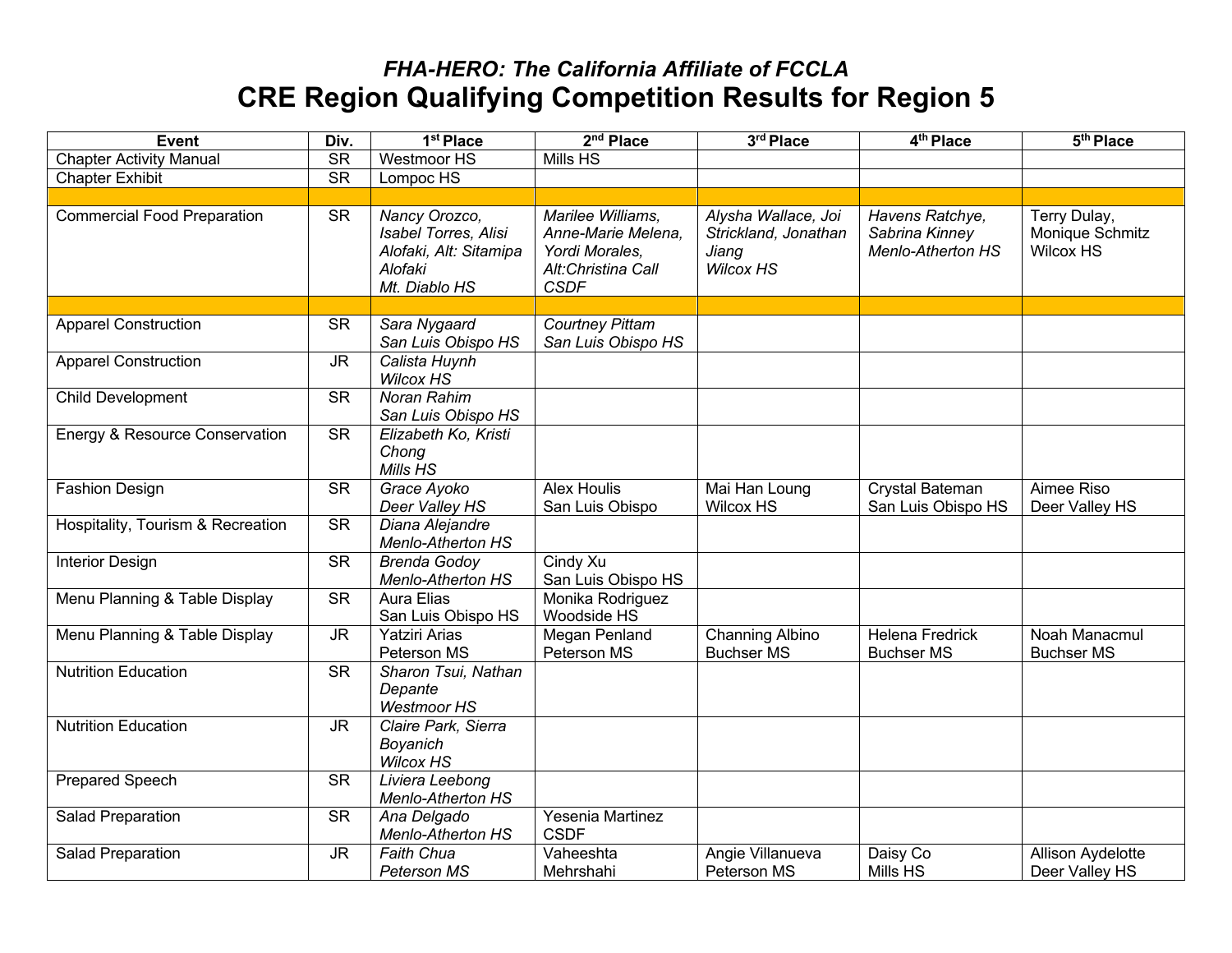|                                    |           |                                            | Peterson MS                              |                                 |                                           |                                    |
|------------------------------------|-----------|--------------------------------------------|------------------------------------------|---------------------------------|-------------------------------------------|------------------------------------|
|                                    |           |                                            |                                          |                                 |                                           |                                    |
| <b>Advanced Presentation Cakes</b> | <b>SR</b> | Mariana Moreno-<br>Guzman<br>Mt. Diablo HS | Stephanie Barcenas<br>Mt. Diablo HS      | Joella Hazelett<br><b>CSDF</b>  | Kendra Cossman-<br>Sprague<br><b>CSDF</b> | Olga Sanchez<br>Mt. Diablo HS      |
| Appetizers                         | <b>SR</b> | Edwin Kam<br><b>Westmoor HS</b>            |                                          |                                 |                                           |                                    |
| Art Display                        | <b>SR</b> | Ruby Zapien<br>Mt. Diablo HS               | Isaiah Gaskins<br>Lompoc HS              |                                 |                                           |                                    |
| <b>Breads</b>                      | <b>SR</b> | Michaela Patton<br><b>CSDF</b>             |                                          |                                 |                                           |                                    |
| <b>Decorated Wedding Cakes</b>     | <b>SR</b> | Maritza Zaragoza<br>Mt. Diablo HS          | <b>Taylor Nix</b><br><b>CSDF</b>         | Arsema Kidane<br>Deer Valley HS | <b>Lilian Flores</b><br>Menlo-Atherton HS | <b>Lindsay Sleigh</b><br>Lompoc HS |
| Patisserie                         | <b>SR</b> | Samantha Ho<br>Mills HS                    | Sarah Phan<br>Mt. Diablo HS              | Angelica Vargas<br>Lompoc HS    | <b>Isaiah Gastinell</b><br>Lompoc HS      |                                    |
| <b>Tortes</b>                      | <b>SR</b> | Fabiola Zaragoza<br>Mt. Diablo HS          | <b>Breana Mitchell</b><br>Deer Valley HS |                                 |                                           |                                    |
| Best of Show                       | <b>SR</b> | Fabiola Zaragoza<br>Mt. Diablo HS          |                                          |                                 |                                           |                                    |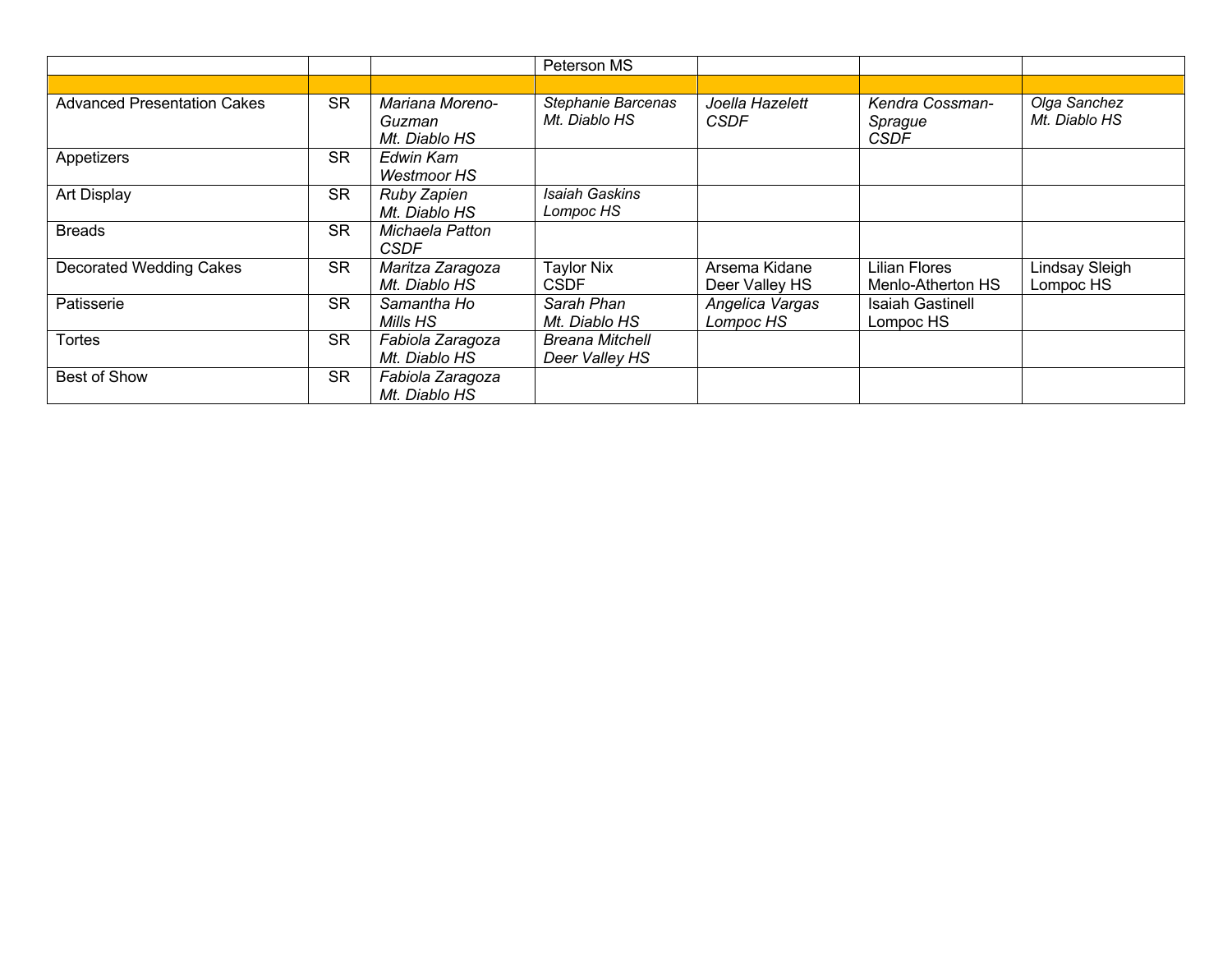| <b>Event</b>                       | Div.                              | 1 <sup>st</sup> Place                                                 | 2 <sup>nd</sup> Place                                    | 3rd Place                                                                     | 4 <sup>th</sup> Place                   | 5 <sup>th</sup> Place              |
|------------------------------------|-----------------------------------|-----------------------------------------------------------------------|----------------------------------------------------------|-------------------------------------------------------------------------------|-----------------------------------------|------------------------------------|
| <b>Chapter Activity Manual</b>     | $\overline{\text{SR}}$            | Sierra HS                                                             | <b>Pitman HS</b>                                         | <b>Linden HS</b>                                                              | Davis HS                                |                                    |
| <b>Chapter Exhibit</b>             | <b>SR</b>                         | Ceres $H\overline{S}$                                                 | Sierra HS                                                | Linden HS                                                                     | Davis HS                                |                                    |
| <b>Community Involvement</b>       | $\overline{\text{SR}}$            | Linden HS                                                             |                                                          |                                                                               |                                         |                                    |
|                                    |                                   |                                                                       |                                                          |                                                                               |                                         |                                    |
| <b>Commercial Food Preparation</b> | <b>SR</b>                         | <b>Destiny Lopez</b><br>EJ Garcia<br>Kyle Salcido<br>Golden Valley HS | Joseph Guinta<br><b>Essley Green</b><br>Sierra HS        | Yoon Saephan<br>Yarelin Zavala<br><b>Brianda Alvarez</b><br><b>Atwater HS</b> |                                         |                                    |
|                                    |                                   |                                                                       |                                                          |                                                                               |                                         |                                    |
| <b>Apparel Construction</b>        | <b>SR</b>                         | Elisabeth Ortega<br>Pitman HS                                         | Ashlynn Wilson<br>Enochs HS                              |                                                                               |                                         |                                    |
| <b>Apparel Construction</b>        | <b>JR</b>                         | Krista Brown<br>Pitman HS                                             | <b>Kaitlyn Nicole</b><br>Crawford-Linden HS              | Nicole Renfro<br>Enochs HS                                                    | Erin Hildebrand<br>Pitman HS            |                                    |
| <b>Child Development</b>           | $\overline{\text{SR}}$            | <b>Renee Sperry</b><br>Pitman HS                                      | Juan Ponce<br>Davis HS                                   | <b>Bailey Stone</b><br>Pitman HS                                              | <b>James Willis</b><br>Golden Valley HS | <b>Maya Williams</b><br>Merced HS  |
| <b>Creed Recitation</b>            | <b>JR</b>                         | <b>Luke Paquet</b><br>Linden HS                                       | Maricela Say<br><b>Atwater HS</b>                        | Francisco Javier<br>Almanza-Linden HS                                         | Martha Aroche-<br>Ortega-Davis HS       | <b>Hodalys Toledo</b><br>Pitman HS |
| <b>Fashion Design</b>              | <b>SR</b>                         | <b>Mallory Whisenhunt</b><br>Pitman HS                                | Monique Vang<br>Merced HS                                | Sirapop Dechraksa<br>Merced HS                                                | Javier Meza<br>Merced HS                | Monica Nava<br>Golden Valley HS    |
| Hospitality, Tourism & Recreation  | <b>SR</b>                         | Sidney Foreman<br>Sierra HS                                           |                                                          |                                                                               |                                         |                                    |
| Job Application & Interview        | <b>SR</b>                         | Daisy Castillo<br>Golden Valley HS                                    | Nanci Castaneda<br>Golden Valley HS                      | <b>Thalia Bolanos</b><br>Golden Valley HS                                     | Margarita Ramos<br>Golden Valley HS     | Teng Her<br>Golden Valley HS       |
| Menu Planning & Table Display      | $\overline{\text{SR}}$            | Rosa Rosales<br>Pitman HS                                             | Amanda Smith<br>Sierra HS                                | <b>Brisa Slaton</b><br>Golden Valley HS                                       | <b>Becky Moua</b><br>Pitman HS          | Chelsea Diaz<br>Pitman HS          |
| Menu Planning & Table Display      | $\overline{\mathsf{J}\mathsf{R}}$ | Natalie Barrera<br>Davis HS                                           | Megan Johnston<br>Ceres HS                               |                                                                               |                                         |                                    |
| <b>Nutrition Education</b>         | <b>SR</b>                         | <b>Edith Marquez</b><br>Jessica Barrientos<br>Davis HS                | Cladia Jamelie<br>Guzman<br>Melanie Saephan<br>Linden HS |                                                                               |                                         |                                    |
| <b>Prepared Speech</b>             | <b>SR</b>                         | Estefany Tapia<br>Merced HS                                           | Amna Khalid<br>Linden HS                                 | Stephanie Hermoso<br>Golden Valley HS                                         |                                         |                                    |
| <b>Prepared Speech</b>             | <b>JR</b>                         | Maria Fernanda<br>Renteria-Linden HS                                  |                                                          |                                                                               |                                         |                                    |
| Salad Preparation                  | $\overline{\text{SR}}$            | Sergio Contreras<br>Davis HS                                          | Bethany<br>Burchwilliamson<br>Linden HS                  | Claudia Narez<br>Davis HS                                                     | Sophia Escalante<br>Davis HS            | Jonathan Riebe<br>Enochs HS        |
| Salad Preparation                  | $\overline{\mathsf{J}\mathsf{R}}$ | Koreina Medeiros<br>Pitman HS                                         | <b>Skye Frietas</b><br>Davis HS                          | <b>Tony Guevara</b><br>Davis HS                                               |                                         |                                    |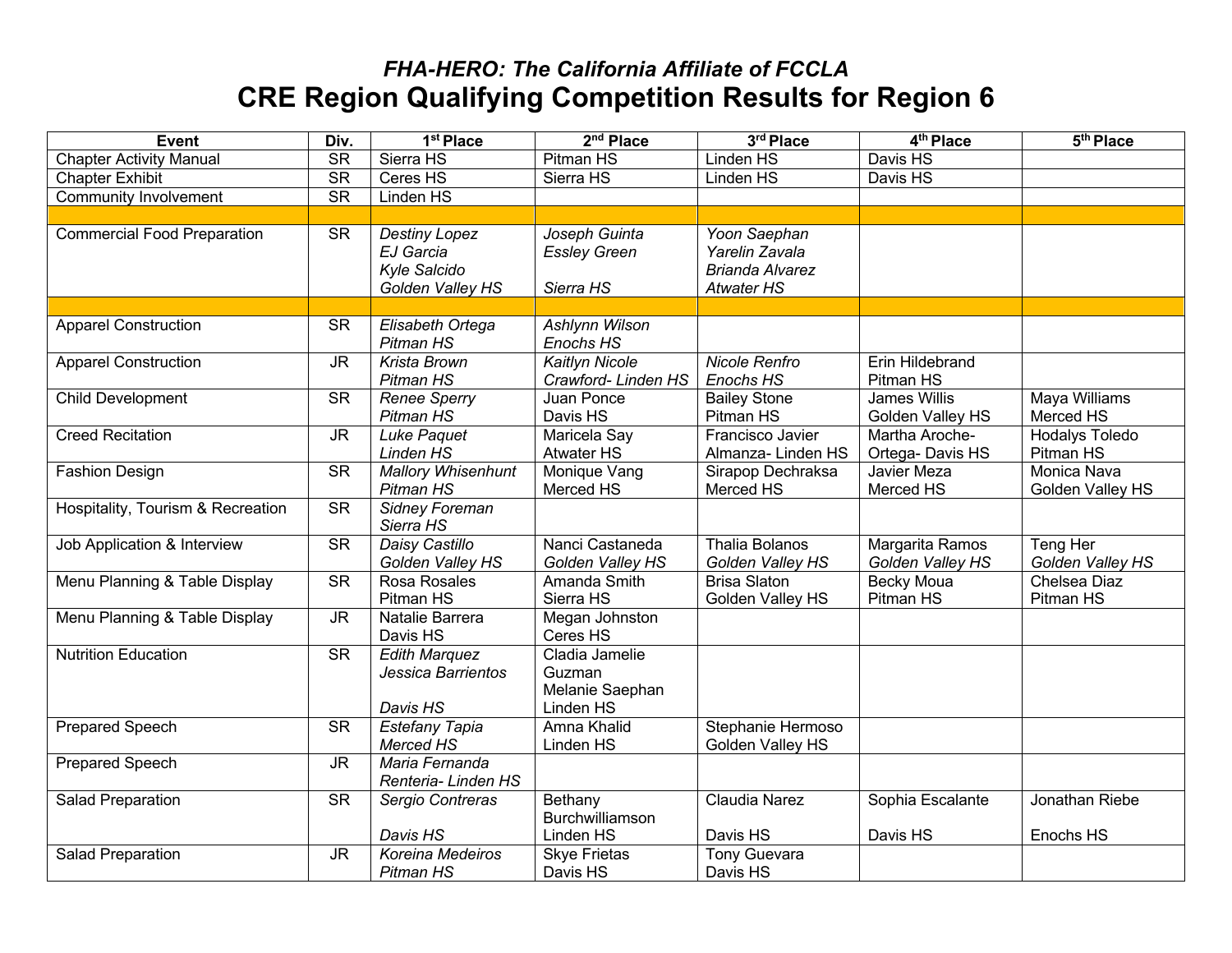| <b>Teaching Careers</b> | <b>SR</b> | <b>Matthew Reese</b> | Amber DeAnda  |                 |  |
|-------------------------|-----------|----------------------|---------------|-----------------|--|
|                         |           | Pitman HS            | Merced HS     |                 |  |
|                         |           |                      |               |                 |  |
| <b>Breads</b>           | <b>SR</b> | Sofie Prado          |               |                 |  |
|                         |           | Golden Valley HS     |               |                 |  |
| Decorated Wedding Cakes | <b>SR</b> | Megan Peters         | Paulina Ortiz | Leslie Sandoval |  |
|                         |           | Merced HS            | Merced HS     | Merced HS       |  |
| Patisserie              | <b>SR</b> | Melanie Kiesel       | Nia Rouse     |                 |  |
|                         |           | Sierra HS            | Pitman HS     |                 |  |
| Best of Show            | <b>SR</b> | Sofie Prado          |               |                 |  |
|                         |           | Golden Valley HS     |               |                 |  |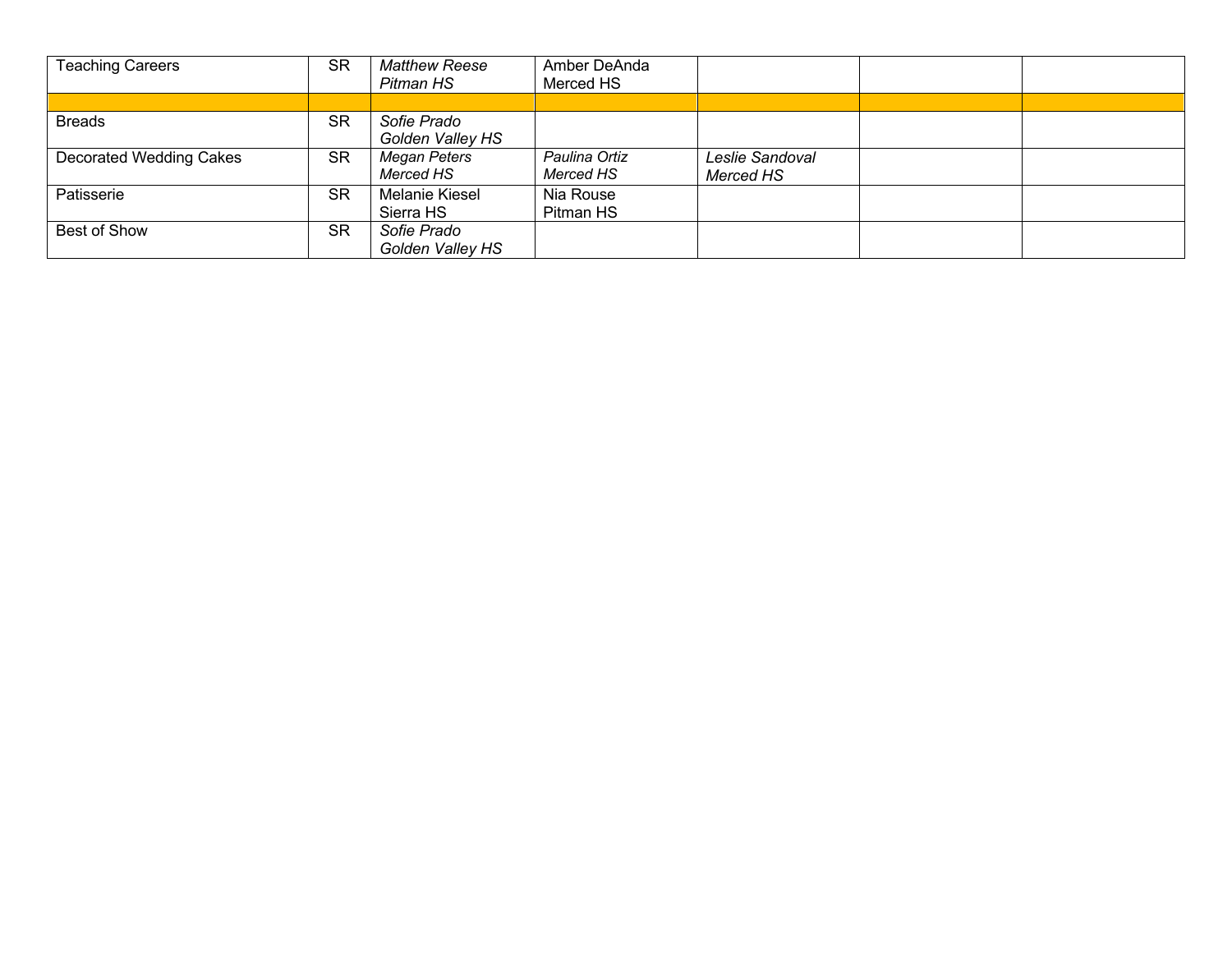| <b>Event</b>                              | Div.                              | 1 <sup>st</sup> Place          | 2 <sup>nd</sup> Place                | 3rd Place                                | 4 <sup>th</sup> Place | 5 <sup>th</sup> Place |
|-------------------------------------------|-----------------------------------|--------------------------------|--------------------------------------|------------------------------------------|-----------------------|-----------------------|
| <b>Chapter Activity Manual</b>            | <b>SR</b>                         | Edison HS                      | Kern Valley HS                       |                                          |                       |                       |
| <b>Chapter Exhibit</b>                    | $\overline{\text{SR}}$            | Edison HS                      | Cesar Chavez HS                      | Kern Valley HS                           | Roosevelt HS          |                       |
| <b>Community Involvement</b>              | $\overline{\text{SR}}$            | <b>Kern Valley HS</b>          |                                      |                                          |                       |                       |
| <b>Commercial Food Preparation</b>        | $\overline{\text{SR}}$            | Jorge Gonzalez,                |                                      |                                          |                       |                       |
|                                           |                                   | Amy Garcia -                   |                                      |                                          |                       |                       |
|                                           |                                   | Redwood HS                     |                                      |                                          |                       |                       |
|                                           |                                   |                                |                                      |                                          |                       |                       |
| <b>Apparel Construction</b>               | <b>SR</b>                         | Karina Ventura -               | Gabriela Garcia -                    | Brenna Mandujano -                       |                       |                       |
|                                           |                                   | Edison HS                      | Edison HS                            | Edison HS                                |                       |                       |
| <b>Child Development</b>                  | $\overline{\text{SR}}$            | Vanessa Padilla -              | Mai Yeev Xiong-                      | Chelsey Stuck-                           | Maricela Barrios-     | Jessica Maldonado     |
|                                           |                                   | Roosevelt HS                   | Edison HS                            | Kern Valley HS                           | Edison HS             | - Redwood HS          |
| <b>Consumer Education</b>                 | <b>JR</b>                         | Justin June -                  | Morgan Garris-                       |                                          |                       |                       |
|                                           |                                   | Kern Valley HS                 | Kern Valley HS                       |                                          |                       |                       |
| <b>Creed Recitation</b>                   | $\overline{\mathsf{J}\mathsf{R}}$ | Krystal Bosmans-               | Bekah Kirkish-                       | Destinee Roose -                         |                       |                       |
|                                           |                                   | Kern Valley HS                 | Redwood HS                           | Kern Valley HS                           |                       |                       |
| <b>Energy &amp; Resource Conservation</b> | <b>SR</b>                         | Tiara Smith, Onicx<br>Morales- | Danielle Boggs,<br>Gabby Stockdale - | Chase Hawk,<br>Frankie Franconi-         |                       |                       |
|                                           |                                   | Kern Valley HS                 | Mt. Whitney HS                       | Kern Valley HS                           |                       |                       |
| <b>Fashion Design</b>                     | $\overline{\text{SR}}$            | Citlalli Cruz-                 | Paula Aranda -                       | Mary Vang-                               | Naomi Garzon-         | Chouachiang Vang-     |
|                                           |                                   | Sanger HS                      | Edison HS                            | Edison HS                                | Edison HS             | Sanger HS             |
| <b>Interior Design</b>                    | $\overline{\text{SR}}$            | Erica Cataldo-                 | Amanda Yang-                         | Breanna Walker-                          | Evelyn Anzaldo -      |                       |
|                                           |                                   | Kern Valley HS                 | Sanger HS                            | Kern Valley HS                           | Kern Valley HS        |                       |
| <b>Interior Design</b>                    | <b>JR</b>                         | Anna Duvall-                   | Dana Moreno-                         |                                          |                       |                       |
|                                           |                                   | Kern Valley HS                 | Kern Valley HS                       |                                          |                       |                       |
| Job Application & Interview               | $\overline{\text{SR}}$            | Anthony Evangelista            | Britney Alfaro -                     | Shyann Zamarripa -                       | Luis Ochoa -          | Samantha Garcia-      |
|                                           |                                   | - Mt. Whitney HS               | Cesar Chavez HS                      | Mt. Whitney HS                           | Cesar Chavez HS       | Mt. Whitney HS        |
| Menu Planning & Table Display             | $\overline{\text{SR}}$            | Daniela Topete-                | Michelle Hang-                       | Erin Dildine -                           | Andy Ngo -            | Jessica Garcia -      |
|                                           |                                   | Kern Valley HS                 | Sanger HS                            | Sanger HS                                | Sanger HS             | Cesar Chavez HS       |
| Menu Planning & Table Display             | <b>JR</b>                         | Alexis Lowe -                  |                                      |                                          |                       |                       |
|                                           |                                   | Kern Valley HS                 |                                      |                                          |                       |                       |
| <b>Nutrition Education</b>                | <b>SR</b>                         | Jenna Badeau, Jeri             | Erika Salgado                        | <b>David Peters</b>                      |                       |                       |
|                                           |                                   | $Badeau -$                     | Reyna, Natalie                       | Gremling, Shane                          |                       |                       |
|                                           |                                   | Mt. Whitney HS                 | Hernandez -<br>Redwood HS            | $Hawk -$                                 |                       |                       |
| <b>Prepared Speech</b>                    | $\overline{\text{SR}}$            | Eineren Arevalo-               | Monique Saldana -                    | Kern Valley HS<br><b>Patrick Galindo</b> |                       |                       |
|                                           |                                   | Edison HS                      | Roosevelt HS                         | Sanger HS                                |                       |                       |
| Salad Preparation                         | <b>SR</b>                         | Nicole Gonzalas-               | Yuveni Espana -                      | Diana Diaz -                             | Juan Carlos Barraza   | Maria DelaRosa-       |
|                                           |                                   | Sanger HS                      | Cesar Chavez HS                      | Cesar Chavez HS                          | Cesar Chavez HS       | Cesar Chavez HS       |
| Salad Preparation                         | <b>JR</b>                         | Katherine Reynoso-             |                                      |                                          |                       |                       |
|                                           |                                   | Sanger HS                      |                                      |                                          |                       |                       |
|                                           |                                   |                                |                                      |                                          |                       |                       |
| <b>Decorated Wedding Cakes</b>            | <b>SR</b>                         | Skylar Chavez-                 |                                      |                                          |                       |                       |
|                                           |                                   | Mt. Whitney HS                 |                                      |                                          |                       |                       |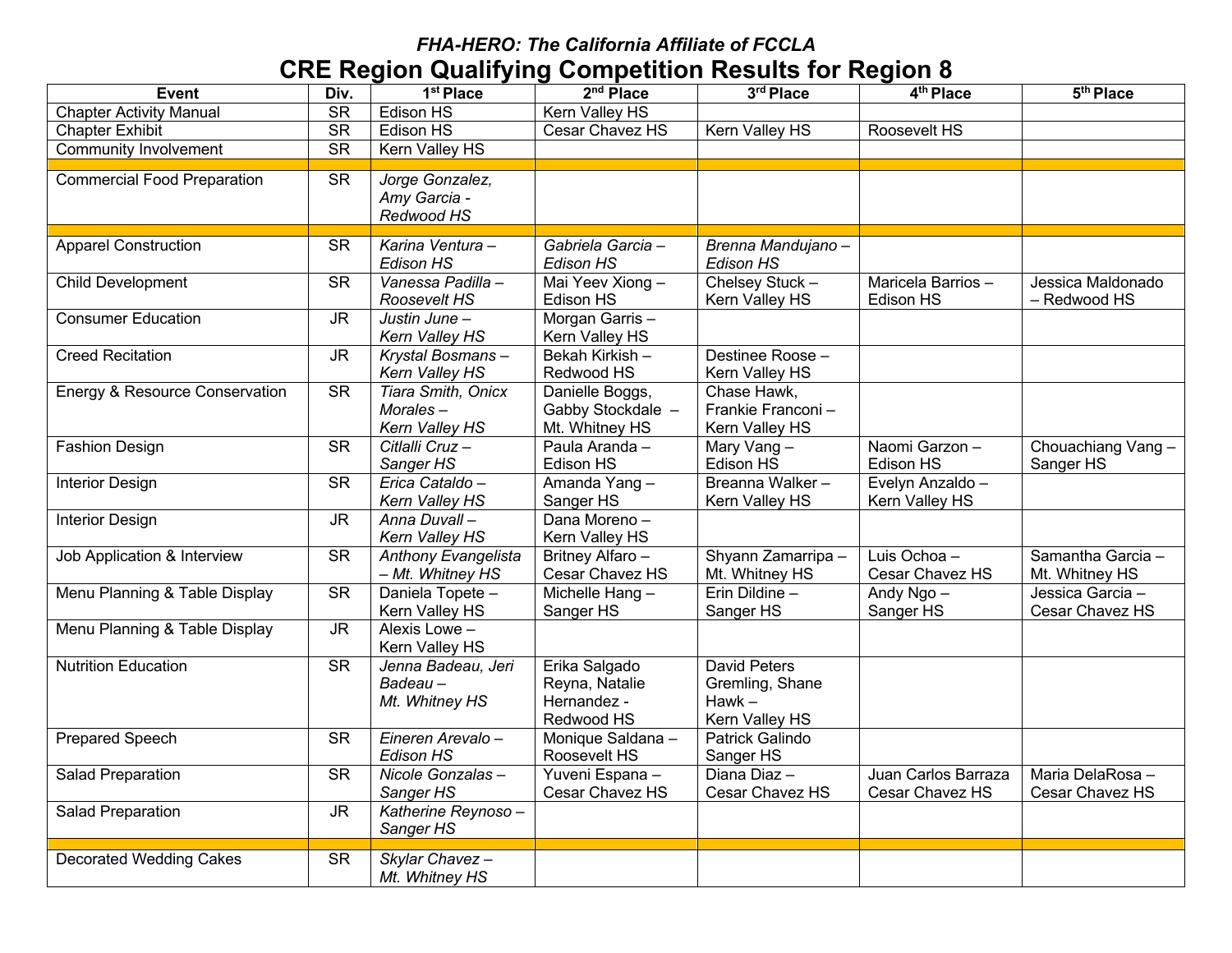| <b>Event</b>                       | Div.                              | 1 <sup>st</sup> Place                                                                                 | 2 <sup>nd</sup> Place                                                                                 | 3rd Place                                                                     | 4 <sup>th</sup> Place                                             | 5 <sup>th</sup> Place                                                            |
|------------------------------------|-----------------------------------|-------------------------------------------------------------------------------------------------------|-------------------------------------------------------------------------------------------------------|-------------------------------------------------------------------------------|-------------------------------------------------------------------|----------------------------------------------------------------------------------|
| <b>Chapter Activity Manual</b>     | $\overline{\text{SR}}$            | Newbury Park HS                                                                                       | Paramount HS                                                                                          | Rowland HS                                                                    |                                                                   |                                                                                  |
| <b>Chapter Exhibit</b>             | <b>SR</b>                         | Paramount HS                                                                                          |                                                                                                       |                                                                               |                                                                   |                                                                                  |
|                                    |                                   |                                                                                                       |                                                                                                       |                                                                               |                                                                   |                                                                                  |
| <b>Commercial Food Preparation</b> | <b>SR</b>                         | Curtis Saiger,<br>Ahnastasia Williams<br>Quintin Azpeitia<br>Alt: Tristan Berntsen<br>Newbury Park HS | <b>Shelby Grigoriadis</b><br><b>Anthony Lozzette</b><br><b>Heather Wise</b><br><b>Newbury Park HS</b> | Karina Juarez<br>Brayan Vasquez<br>Mackenzie Hyde<br><b>Newport Harbor HS</b> | Karla Guerrero<br>Javier Hernandez<br>Celina Flores<br>Katella HS | Erin O'Connor<br><b>Hailey Mahaffey</b><br>Jaclyn Manderson<br>Newport Harbor HS |
|                                    |                                   |                                                                                                       |                                                                                                       |                                                                               |                                                                   |                                                                                  |
| <b>Apparel Construction</b>        | <b>SR</b>                         | Vanna Vo<br>West HS                                                                                   | Jackie Phongmai<br>El Camino Real HS                                                                  | Melissa Yin<br>West HS                                                        | Andrea Zuniga<br>Alhambra HS                                      |                                                                                  |
| <b>Apparel Construction</b>        | $\overline{\mathsf{J}\mathsf{R}}$ | <b>Vivian Lin</b><br>Rowland HS                                                                       | Sarah Leung<br>Alvarado IS                                                                            | <b>Sharon Chang</b><br>Rowland HS                                             | Janet Hong<br>Rowland HS                                          |                                                                                  |
| <b>Child Development</b>           | $\overline{\text{SR}}$            | <b>Belen Valencia</b><br><b>Wilson HS</b>                                                             | Citlalli Jara<br><b>Wilson HS</b>                                                                     | Deisi Pena<br>Wilson HS                                                       | Nathalie Lara<br>Wilson HS                                        | Karina Garcia<br><b>Wilson HS</b>                                                |
| Child Development                  | <b>JR</b>                         | Sabrina Chang<br>Rowland HS                                                                           | <b>Bella Le Deaux</b><br>Alvarado IS                                                                  | <b>Kimberly Caal</b><br>Mountain View HS                                      |                                                                   |                                                                                  |
| <b>Creed Recitation</b>            | $\overline{\mathsf{J}\mathsf{R}}$ | Liay Kawachi<br>Alvarado IS                                                                           | Vallery Lau<br>Alvarado IS                                                                            |                                                                               |                                                                   |                                                                                  |
| Energy & Resource Conservation     | <b>SR</b>                         | Fatima Hernandez<br>Sandra Juan<br><b>Mountain View HS</b>                                            | <b>Cesar Ortiz</b><br>Rodrigo Vidal<br>Alt: Eric Pena<br>Paramount HS                                 | Sofia Ayala<br>Maria Montelongo<br>Alt:Gabriela Magana<br>Narbonne HS         | Julio Jimenez<br>George Huarte<br>Alt: Brian Ramos                |                                                                                  |
| <b>Fashion Design</b>              | $\overline{\text{SR}}$            | Karesa Yee<br>West HS                                                                                 | <b>Fany Canales</b><br>Narbonne HS                                                                    | Joy Lu<br>West HS                                                             | Selene Romero<br>Narbonne HS                                      | San Truong<br>Narbonne HS                                                        |
| Hospitality, Tourism & Recreation  | <b>SR</b>                         | <b>Liling Deng</b><br>Mountain View HS                                                                |                                                                                                       |                                                                               |                                                                   |                                                                                  |
| <b>Interior Design</b>             | $\overline{\text{SR}}$            | <b>Madeline Tran</b><br>West HS                                                                       | Erik Rodriguez<br>Paramount HS                                                                        |                                                                               |                                                                   |                                                                                  |
| <b>Interior Design</b>             | <b>JR</b>                         | Janet Jin<br>Alvarado IS                                                                              | Winneth Wong<br>Alvarado IS                                                                           |                                                                               |                                                                   |                                                                                  |
| Job Application & Interview        | <b>SR</b>                         | Annie Ho<br>South El Monte HS                                                                         | <b>Bryan Perez</b><br>Alhambra HS                                                                     | Alondra Felix<br>Alhambra HS                                                  | Xiao-Yi Chen<br><b>Mountain View HS</b>                           | Phuong Ho<br>Alhambra HS                                                         |
| Menu Planning & Table Display      | $\overline{\text{SR}}$            | Andrew Washington<br><b>Blair HS</b>                                                                  | Liliana Garcia<br>Mountain View HS                                                                    | Annalise Fabian<br><b>Blair HS</b>                                            | Maria Ahumada<br><b>Blair HS</b>                                  | Diana Canales<br><b>Bellflower HS</b>                                            |
| Menu Planning & Table Display      | <b>JR</b>                         | <b>Marian Huang</b><br>Alvarado HS                                                                    | <b>Hayley Taggart</b><br>Newbury Park HS                                                              | Fiona Chen<br>Alvarado IS                                                     | <b>Celeste Olmos</b><br>Alhambra HS                               |                                                                                  |
| <b>Nutrition Education</b>         | $\overline{\text{SR}}$            | <b>Kathleen Leung</b><br>Shan Lin<br>Mountain View HS                                                 |                                                                                                       |                                                                               |                                                                   |                                                                                  |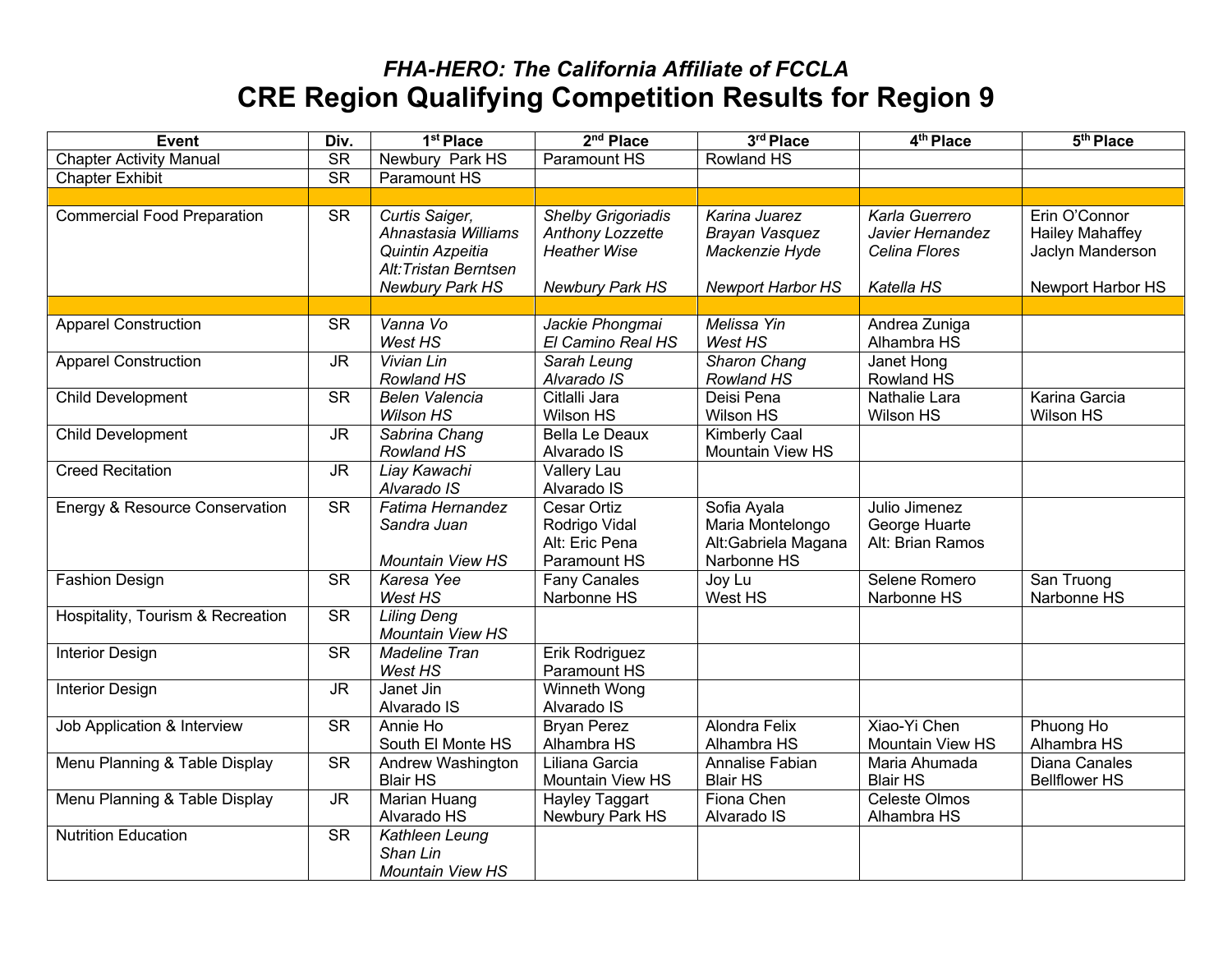| <b>Prepared Speech</b>             | <b>SR</b> | Huimin Hu                | Joanna Andrade           | Charity Wang            | Monica Coronel          |                 |
|------------------------------------|-----------|--------------------------|--------------------------|-------------------------|-------------------------|-----------------|
|                                    |           | Alhambra HS              | <b>Mountain View HS</b>  | <b>Mountain View HS</b> | <b>Rowland HS</b>       |                 |
| <b>Prepared Speech</b>             | <b>JR</b> | Alissa Nguyen            |                          |                         |                         |                 |
|                                    |           | Alvarado IS              |                          |                         |                         |                 |
| Salad Preparation                  | <b>SR</b> | <b>Katherine Chavez</b>  | Paola Ortiz              | Marco Vera              | Angela Gaona            | Sebastian       |
|                                    |           | West HS                  | Newbury Park HS          | <b>Blair HS</b>         | <b>Mountain View HS</b> | McKimson        |
|                                    |           |                          |                          |                         |                         | <b>Blair HS</b> |
| Salad Preparation                  | JR        | Natalia Tortorello       | Amanda Lasher            | Ayanna Farris           | Alan Rubio              | Ellen Song      |
|                                    |           | <b>Newport Harbor HS</b> | Newport Harbor HS        | <b>Blair HS</b>         | <b>Blair HS</b>         | Rowland HS      |
|                                    |           |                          |                          |                         |                         |                 |
| <b>Advanced Presentation Cakes</b> | <b>SR</b> | Cheyenne Whitacre        | Susana Garcia            | Karina Arcos            |                         |                 |
|                                    |           | <b>Newport Harbor HS</b> | <b>Mountain View HS</b>  | <b>Mountain View HS</b> |                         |                 |
| Appetizers                         | <b>SR</b> | Michelle Valdez          | <b>Andrew Ductoc</b>     |                         |                         |                 |
|                                    |           | Alhambra HS              | Alhambra HS              |                         |                         |                 |
| Art Display                        | <b>SR</b> | McKenna Callander        |                          |                         |                         |                 |
|                                    |           | <b>Newport Harbor HS</b> |                          |                         |                         |                 |
| <b>Breads</b>                      | <b>SR</b> | Jason Call               | Luke Bramm               | Juan Durango            |                         |                 |
|                                    |           | <b>Newport Harbor HS</b> | <b>Newport Harbor HS</b> | Santee Educ.            |                         |                 |
| Patisserie                         | <b>SR</b> | Jose Hernandez           | Ana Karen Tlahuel        | Yuan Lin Tan            | Tuong Cay               |                 |
|                                    |           | <b>Newport Harbor HS</b> | Santee Educ.             | Mountain View HS        | Alhambra HS             |                 |
| <b>Tortes</b>                      | <b>SR</b> | Celeste Nava             | <b>Blake Goodwin</b>     | Michelle Li             |                         |                 |
|                                    |           | <b>Newbury Park HS</b>   | <b>Newbury Park HS</b>   | <b>Mountain View HS</b> |                         |                 |
| Best of Show                       | <b>SR</b> | Michelle Valdez          |                          |                         |                         |                 |
|                                    |           | Alhambra HS              |                          |                         |                         |                 |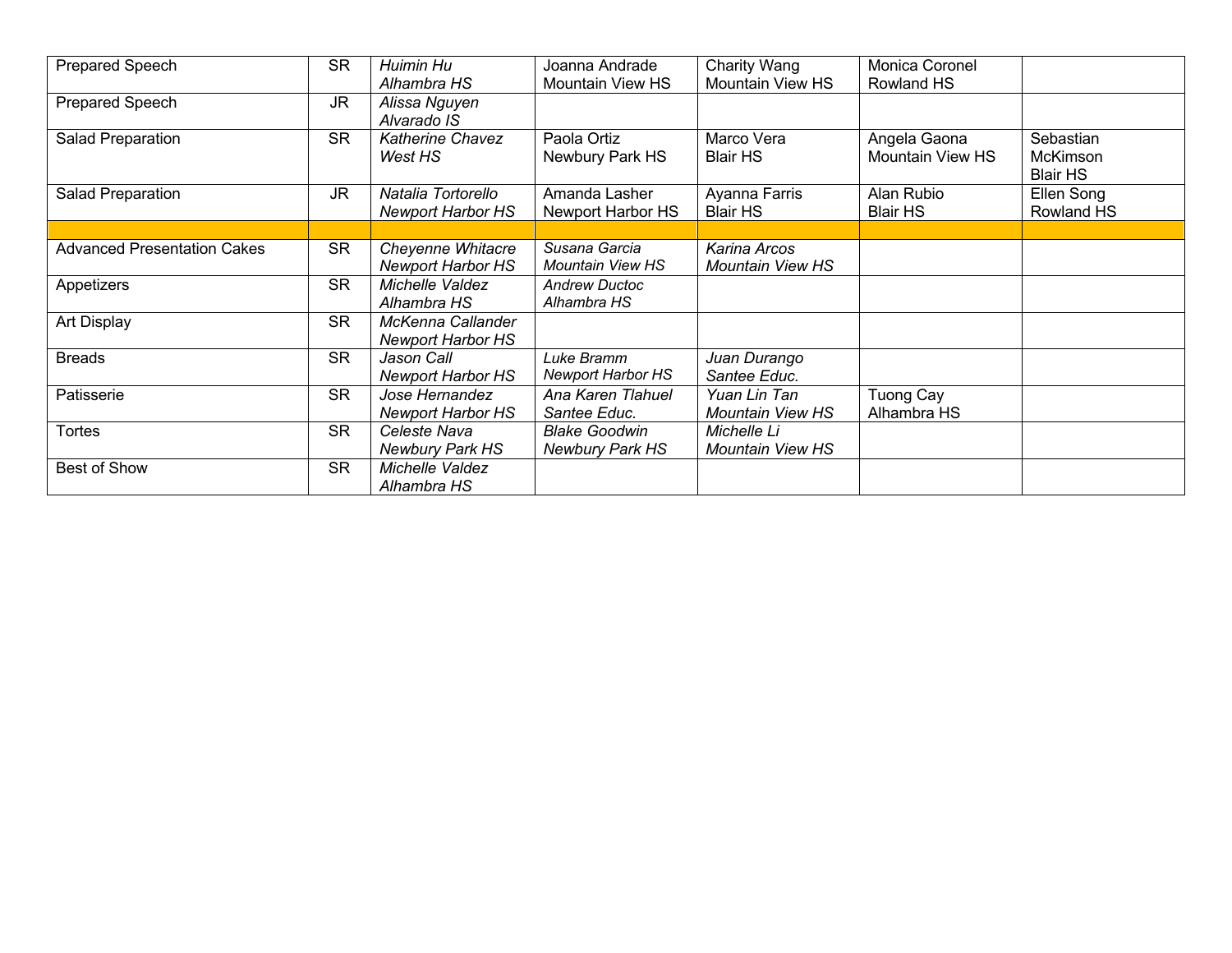| <b>Event</b>                       | Div.                              | 1 <sup>st</sup> Place                                  | $2nd$ Place                                                                     | 3rd Place                                              | 4 <sup>th</sup> Place                                                     | 5 <sup>th</sup> Place                       |
|------------------------------------|-----------------------------------|--------------------------------------------------------|---------------------------------------------------------------------------------|--------------------------------------------------------|---------------------------------------------------------------------------|---------------------------------------------|
| <b>Chapter Activity Manual</b>     | <b>SR</b>                         | Eisenhower HS                                          | Chino HS                                                                        | <b>Colton HS</b>                                       |                                                                           |                                             |
| <b>Chapter Exhibit</b>             | $\overline{\text{SR}}$            | <b>Colton HS</b>                                       |                                                                                 |                                                        |                                                                           |                                             |
|                                    |                                   |                                                        |                                                                                 |                                                        |                                                                           |                                             |
| <b>Commercial Food Preparation</b> | <b>SR</b>                         | Deanna Kaparos,<br><b>Autumn Chavies</b><br>Sultana HS | Gabriel Guzman,<br>Alejandro<br>Montenegro, Sonia<br>Hernandez<br>Eisenhower HS | Jose Nolasco, Cristo<br>Robert Espinoza<br>Calexico HS | Angel Hernandez,<br>Zurisadai Avila,<br>Ivette Hernandez<br>Eisenhower HS | Irving Lopez, Jaime<br>Ortiz<br>Calexico HS |
|                                    |                                   |                                                        |                                                                                 |                                                        |                                                                           |                                             |
| <b>Apparel Construction</b>        | <b>SR</b>                         | Angella Lee<br>Ayala HS                                | Jessica Ortega<br>Colton HS                                                     | Jasmin Talamantes<br>Eisenhower HS                     |                                                                           |                                             |
| <b>Apparel Construction</b>        | $\overline{\mathsf{J}\mathsf{R}}$ | Elizabeth Mendoza<br>Colton HS                         | Jessica Mezzie<br><b>Beaumont HS</b>                                            |                                                        |                                                                           |                                             |
| Child Development                  | $\overline{\text{SR}}$            | <b>Ellen Park</b><br>Ayala HS                          | Dalia Soltero<br>Sultana HS                                                     | <b>Tiana Jack</b><br>Eisenhower HS                     | <b>Cindy Felix</b><br>Calexico HS                                         | Kalahan Yanez<br>Calexico HS                |
| Child Development                  | <b>JR</b>                         | <b>Sarah Torres</b><br><b>Beaumont HS</b>              |                                                                                 |                                                        |                                                                           |                                             |
| <b>Consumer Education</b>          | <b>SR</b>                         | Alexandra Artinian<br>Ayala HS                         |                                                                                 |                                                        |                                                                           |                                             |
| <b>Creed Recitation</b>            | <b>JR</b>                         | Pal Patel<br><b>Beaumont HS</b>                        |                                                                                 |                                                        |                                                                           |                                             |
| <b>Fashion Design</b>              | <b>SR</b>                         | <b>Brandie Ribeiro</b><br>Ayala HS                     | Sadie Larson<br><b>Beaumont HS</b>                                              | Linda Trinh<br>Valley View HS                          |                                                                           |                                             |
| Hospitality, Tourism & Recreation  | $\overline{\text{SR}}$            | Yesenia Vallejo<br>Colton HS                           |                                                                                 |                                                        |                                                                           |                                             |
| <b>Interior Design</b>             | <b>SR</b>                         | <b>Kristi Trinh</b><br>Valley View HS                  |                                                                                 |                                                        |                                                                           |                                             |
| Job Application & Interview        | <b>SR</b>                         | Catherine Ligad<br>Ayala HS                            |                                                                                 |                                                        |                                                                           |                                             |
| Menu Planning & Table Display      | $\overline{\text{SR}}$            | Nazareth Velazco<br>Valley View HS                     | <b>Irene Chen</b><br>Ayala HS                                                   | <b>Zareth Soto</b><br><b>Beaumont HS</b>               | Chris Hernandez<br>Valley View HS                                         | <b>Taylor Mutter</b><br>Colton HS           |
| Menu Planning & Table Display      | <b>JR</b>                         | Victoria Gutierrez<br><b>Beaumont HS</b>               | <b>Emily Hall</b><br><b>Beaumont HS</b>                                         | Nancy Coronado<br>Colton HS                            |                                                                           |                                             |
| <b>Nutrition Education</b>         | <b>SR</b>                         | Shirley Wang, Kirby<br>Wang<br>Ayala HS                | Jacqueline Guerrero,<br>Justin Biagtan<br>Chino HS                              | Paulina Mejia,<br>Arturo Davila<br>Chino HS            |                                                                           |                                             |
| <b>Prepared Speech</b>             | <b>SR</b>                         | Stephanie Chu<br>Ayala HS                              | Erika Mejia<br>Chino HS                                                         | <b>Lottie Fultz</b><br>Eisenhower HS                   | Teresa Romero<br>Colton HS                                                |                                             |
| <b>Prepared Speech</b>             | <b>JR</b>                         | Erica Guerra<br><b>Beaumont HS</b>                     | <b>Spencer Evans</b><br>Valley View HS                                          |                                                        |                                                                           |                                             |